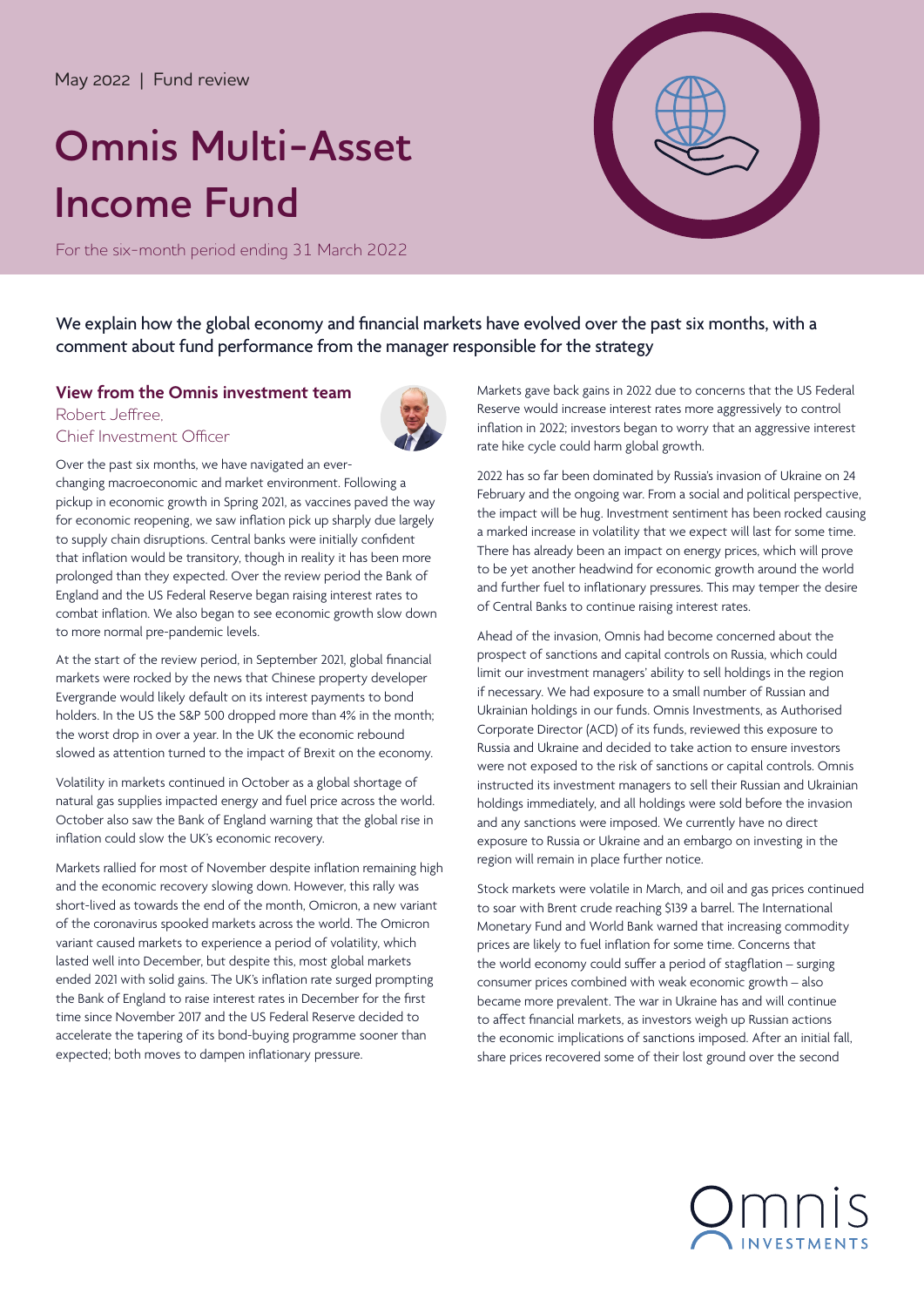half of March. The price of commodities like oil, gas and wheat eased following an initial spike higher, and reaction to the European Union's economic response to the war improved investor sentiment.

While events in Ukraine and concerns over the economic outlook might ordinarily be expected to boost the appeal of 'safe-haven' assets, including high quality bonds issued by the likes of the US and UK governments, the threat of inflation has outweighed such considerations. As a result, bonds have suffered significant losses so far in 2022.

To combat rising inflation, the Bank of England raised interest rates once again in March and, for the first time since 2018, so did the US Federal Reserve signalling that there are likely to be further rises this year. Inflation rates in the US, UK and Europe have now reached multidecade highs, paving the way for further interest rate hikes for the remainder of this year.

Elsewhere, China's new regulations and restrictions on its tech industry caused another sell-off in its stock markets. China's top economic official responded by saying that the government would take measures to support the economy and financial markets. Following this statement, markets initially performed strongly, but have since levelled off as we are yet to see those words translate into action. Stocks in China also dropped towards the end of the period due to a surge in cases of Covid-19 in parts of the country. This could have global implications as China's zero-Covid policy means strict lockdowns are in place in many parts of the country impacting global supply chains.

#### **Investment outlook**

Despite ongoing uncertainty caused by the war in Ukraine, a degree of stability has returned to stock markets as investors perceive that some of the worst-case scenarios have become less likely. However, the unpredictability of the situation means we can still expect to see some volatility in markets for some time.

Russia's invasion of Ukraine, and China's zero-Covid policy continue to cause inflationary pressures. The invasion has elevated energy and commodity prices, whilst the localised lockdowns in China are disrupting supply chains. Both factors contribute to rising prices but there are signs that a peak in inflation is not far off. In the US, key components of inflation such as second-hand car prices are set to fall sharply. In Europe, cuts in fuel duties have been announced.

Central banks are now raising interest rates to combat high inflation after keeping rates very low during the pandemic to help boost growth. The increases are designed to limit inflation by encouraging people and firms to borrow and spend less, and to save more. Continued rate rises are signalled by the central banks in the US, EU, and UK. Should these happen, it is likely that economic growth will slow. Most central banks are mandated to control inflation, but overly aggressive rate rises could trigger a recession. In the short term, market sentiment is likely to remain extremely sensitive to events in Ukraine and the risk of recession remains elevated.

Whilst we are likely to experience further challenging periods in the short term as economic growth slows and central banks navigate the current inflationary environment, it is important to separate out the economic environment from the investment opportunities. Our funds are actively managed by our specialist investment managers who continue to search for quality investments regardless of the more challenging economic environment.